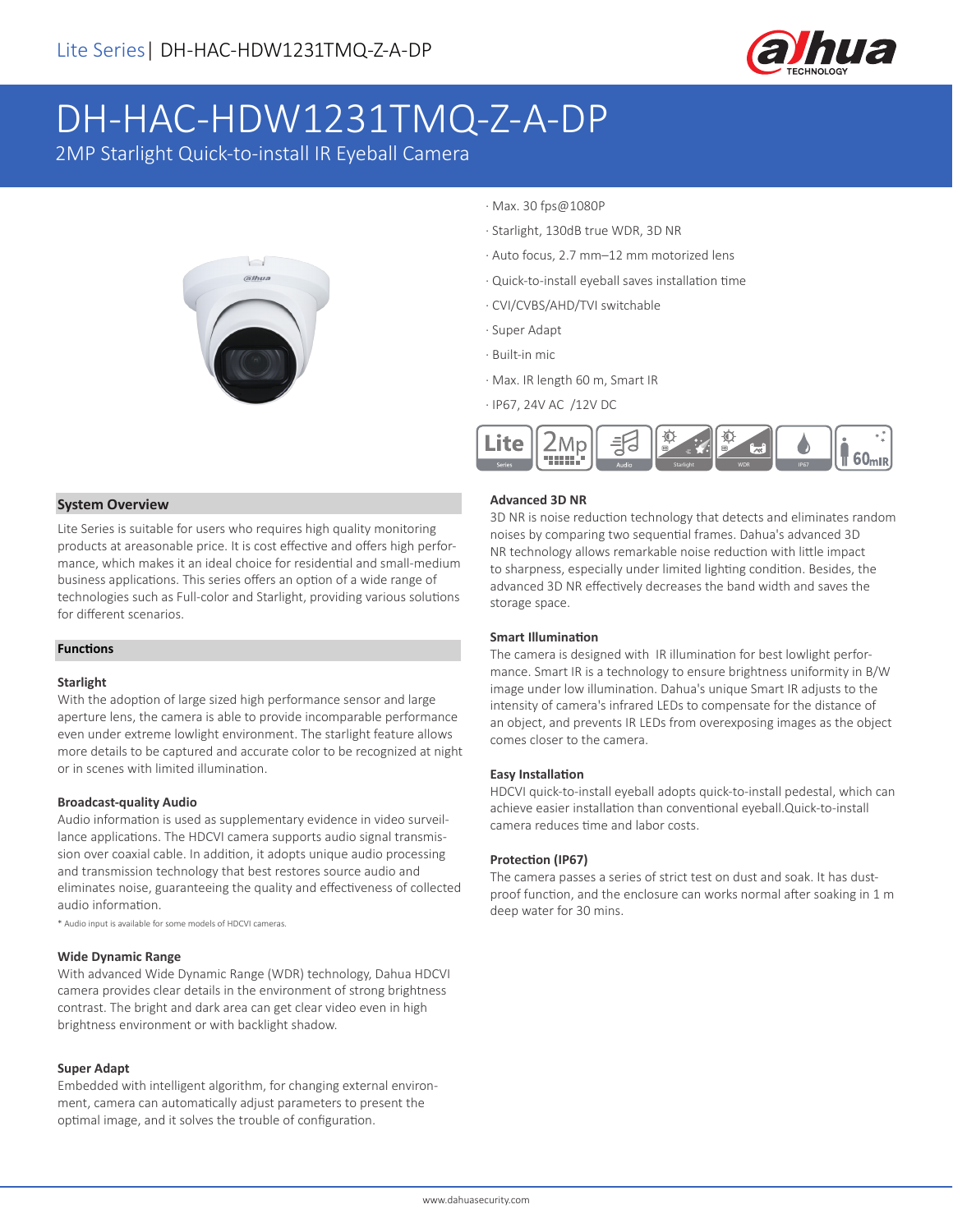## Lite Series| DH-HAC-HDW1231TMQ-Z-A-DP

### **Technical Specification**

#### Camera

| Pixel                        |                  | 2MP                                                             |                                |                               |                               |
|------------------------------|------------------|-----------------------------------------------------------------|--------------------------------|-------------------------------|-------------------------------|
| Image Sensor                 |                  | 1/2.8"CMOS                                                      |                                |                               |                               |
| Max. Resolution              |                  | 1920 (H) × 1080 (V)                                             |                                |                               |                               |
| Scanning System              |                  | Progressive                                                     |                                |                               |                               |
| Electronic Shutter Speed     |                  | PAL: 1/25 s-1/100,000 s<br>NTSC: 1/30 s-1/100,000 s             |                                |                               |                               |
| Min. Illumination            |                  | 0.002lux/F1.5, 30IRE, OLux IR on                                |                                |                               |                               |
| S/N Ratio                    |                  | $>65$ dB                                                        |                                |                               |                               |
| <b>Illumination Distance</b> |                  | 60 m (196.9 ft)                                                 |                                |                               |                               |
| Illuminator On/Off Control   |                  | Auto                                                            |                                |                               |                               |
| <b>Illuminator Number</b>    |                  | 2 (IR light)                                                    |                                |                               |                               |
| Pan/Tilt/Rotation Range      |                  | Pan: 0°-360°<br>Tilt: 0°-78°<br>Rotation: 0°-360°               |                                |                               |                               |
| Lens                         |                  |                                                                 |                                |                               |                               |
| Lens Type                    |                  | Motorized vari-focal                                            |                                |                               |                               |
| Auto Focus                   |                  | Yes                                                             |                                |                               |                               |
| Lens Mount                   |                  | $\phi$ 14                                                       |                                |                               |                               |
| Focal Length                 |                  | $2.7$ mm $-12$ mm                                               |                                |                               |                               |
| Max. Aperture                |                  | F1.5                                                            |                                |                               |                               |
| Field of View                |                  | Diagonal: 38°-123°<br>Horizontal: 33°-102°<br>Vertical: 19°-53° |                                |                               |                               |
| Iris Control                 |                  | Fixed                                                           |                                |                               |                               |
| Close Focus Distance         |                  | 0.5 m(1.6ft)                                                    |                                |                               |                               |
|                              | Lens             | Detect                                                          | Observe                        | Recognize                     | Identify                      |
| <b>DORI</b><br>Distance      | $2.7 \text{ mm}$ | 47.6 m<br>(156.2 ft)                                            | 19.0 m<br>(62.3 ft)            | 9.5 <sub>m</sub><br>(31.2 ft) | 4.76 m<br>(15.6 ft)           |
|                              | $12 \text{ mm}$  | 132.1 m<br>$(433.4 \text{ ft})$                                 | 52.9 m<br>$(173.6 \text{ ft})$ | 26.4 m<br>(86.6 ft)           | 13.2 m<br>$(43.3 \text{ ft})$ |
|                              |                  |                                                                 |                                |                               |                               |

| White Balance                | Auto/Area WB                                                                                                                                                                                                                                              |
|------------------------------|-----------------------------------------------------------------------------------------------------------------------------------------------------------------------------------------------------------------------------------------------------------|
| Gain Control                 | Auto/Manual                                                                                                                                                                                                                                               |
| Noise Reduction              | 3D <sub>NR</sub>                                                                                                                                                                                                                                          |
| Smart Illumination           | Yes                                                                                                                                                                                                                                                       |
| Mirror                       | Yes                                                                                                                                                                                                                                                       |
| Privacy Masking              | Off/On (8 areas, rectangle)                                                                                                                                                                                                                               |
| Certifications               |                                                                                                                                                                                                                                                           |
| Certifications               | CE (EN55032:2015, EN 61000-3-2:2014, EN<br>61000-3-3:2013, EN55024:2010+A1:2015, EN<br>55035:2017, EN50130-4:2011+A1:2014, EN 62368-<br>1:2014+A11:2017)<br>FCC (CFR 47 FCC Part 15 subpartB, ANSI C63.4-2014)<br>UL (UL60950-1+CAN/CSA C22.2 No.60950-1) |
| Port                         |                                                                                                                                                                                                                                                           |
| Video Output                 | Video output choices of CVI/TVI/AHD/CVBS by one<br><b>BNC</b> port                                                                                                                                                                                        |
| Audio Input                  | One channel built-in mic.                                                                                                                                                                                                                                 |
| Power                        |                                                                                                                                                                                                                                                           |
| Power Supply                 | 12V DC±10%; 24V AC±25%                                                                                                                                                                                                                                    |
| Power Consumption            | Max. 8.1 W (12V DC, IR on)                                                                                                                                                                                                                                |
| Environment                  |                                                                                                                                                                                                                                                           |
| <b>Operating Temperature</b> | -30°C to +60°C (-22°F to +140°F); < 95% (non-<br>condensation)                                                                                                                                                                                            |
| Storage Temperature          | -30°C to +60°C (-22°F to +140°F); < 95% (non-<br>condensation)                                                                                                                                                                                            |
| Protection                   | <b>IP67</b>                                                                                                                                                                                                                                               |
| Structure                    |                                                                                                                                                                                                                                                           |
| Casing                       | Metal dome+metal cover+plastic decorative ring                                                                                                                                                                                                            |
| Camera Dimensions            | $\phi$ 135 mm × 109 mm ( $\phi$ 5.31" × 4.28")                                                                                                                                                                                                            |
| Net Weight                   | 0.54 kg (1.2 lb)                                                                                                                                                                                                                                          |
| Gross Weight                 | 0.71 kg (1.6 lb)                                                                                                                                                                                                                                          |

Video

| Video Frame Rate | CVI:<br>PAL: 1080P@25fps;<br>NTSC: 1080P@30fps;<br>AHD:<br>PAL: 1080P@25fps;<br>NTSC: 1080P@30fps;<br>TVI:<br>PAL: 1080P@25fps;<br>NTSC: 1080P@30fps;<br>CVBS:<br>PAL: 960×576H;<br>NTSC: 960×480H; |
|------------------|-----------------------------------------------------------------------------------------------------------------------------------------------------------------------------------------------------|
| Resolution       | 1080P (1920 $\times$ 1080);<br>960H (960 × 576/960 × 480)                                                                                                                                           |
| Day/Night        | Auto (ICR)                                                                                                                                                                                          |
| BIC.             | BLC/WDR/HLC                                                                                                                                                                                         |
| <b>WDR</b>       | 130dB                                                                                                                                                                                               |